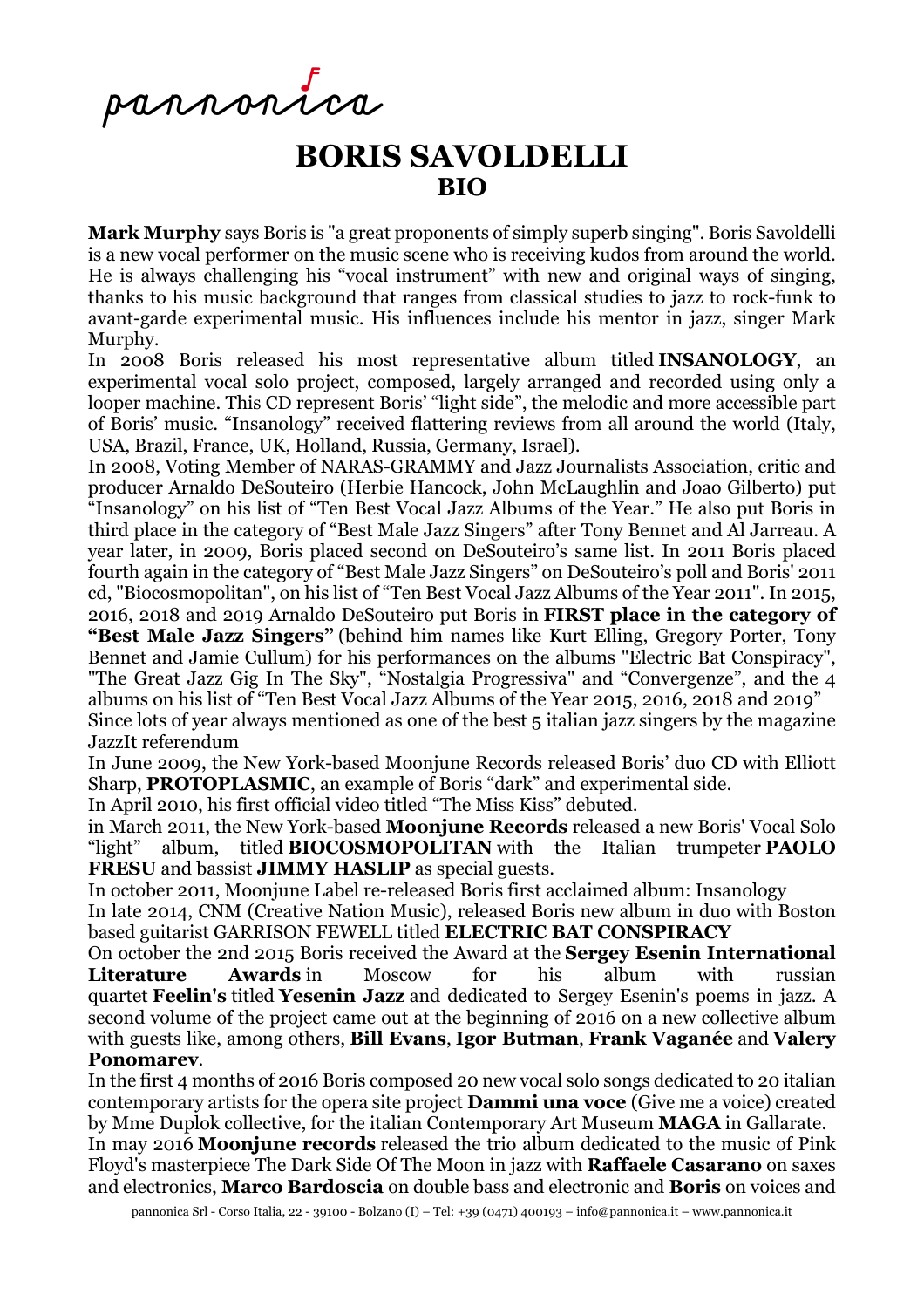pannonica

electronics. The title of the album is **THE GREAT JAZZ GIG IN THE SKY**, a kaleidoscopic marvel of sounds and emotions, delivered with élan, humor, impeccable musicianship, and above all a deep, abiding love for his inspirations.

At the end of 2017, the album titled **De-Generation Beat**, a 2004 unreleased project dedicated to writer Jack Kerouac, is released in both cd and limited edition lp.

In the first months of 2018, 2 new cds are released: **La Terra Dei Frippi**, a live album recorded for Festival Angelica in Bologna with Massimo Barbiero on drums and Roberto Zorzi on guitars and **Convergenze**, a cd in duo with violinist Rino Adamo.

. In 2019 the release of **Core 'Ngrato**, where Boris have fun singing in his own personal way some amazing tunes from Neapolitan tradition

Since the beginning of 2016, Boris, started out a very interesting collaboration with the most important italian engineering university: **the Milan Politecnico**. With the precious help of the Politecnico department of Music Computing and Eventide music, Boris is workin on some brand new and innovative 3D music controller prototypes to work live in real time on vocal signals.

On september 2016, at the italian Teatro della Società Operaia in Chiavenna (north of Italy), Boris sang the premiere of a brand new project: **"Delirium! Burle sinfoniche per cantante jazz esaurito e banda disastrata"**, a 8 movements opera written by young italian composer Federico Agnello especially for the OFVC (Orchestra di Fiati di Valle Camonica, Wind Orchestra of Valle Camonica) and Boris Savoldelli. An extremely ambitious and unusual music project where the sound of the wind ensemble is mixed with the jazzy experimental voice and electronic of Boris.

In 2016, Boris sings on the Dwiki Dharmavan's Pasar Klever album, 5 STAR review in Downbeat Magazine and one of the top jazz album in 2016

In summer 2018, Boris writes and co-conduct (together with RSI radio speaker Sergio Albertoni) the 10 episodes radio program titled **"Cronache a '68 giri" "The 1968 Chronicles". An eccentric music diary opened 50 years later.**, produced and broadcasted by Rete Due RSI (Swiss National Radio and TV). All music in the program has been arranged and performed together with Maestro Umberto Petrin on piano

In june 2018, the italian label Caligola Records, released a trio album by Boris Savoldelli together with trumpeter Giorgio Li Calzi and guitarist Maurizio Brunod titled **Nostalgia Progressiva**, a dreamy and intense jazz rendition of some of the best chapter of prog music In 2019, again for NY label **Moonjune** (supported for the italian market by the brand new **DataZero Records**), released an album titled **Core Ngrato**, singing old italian tunes from Naples city with the brilliant arragements by italian arranger Corrado Guarino (also on piano), Guido Bombardieri on saxes e clarinet, Stefano Bertoli on drums and Tito Mangialajo Rantzer on double bass.

In summer 2021, Boris and his Trio called "Mutanti Musicali" (along with Stefano Zeni on violin and electronics and Marco Remondini on cello and electronics), start a brand new project dedicated to the music of italian Jazz Maestro Gianluigi Trovesi, called "Mutanti Musicali play the music of Gianluigi Trovesi" with Trovesi himself on stage as guest and with whom they have a lot of fun playing the best music of the jazz star **GIANLUIGI TROVESI** Vocal Jazz professor at the "Benedetto Marcello" Conservatory in Venice, "Luca Marenzio" Conservatory in Brescia and "Nino Rota" Conservatory in Monopoli

### **SELECT RECENT ENGAGEMENTS**

2008 and 2012 shows at "The Stone" in New York City, John Zorn, artistic director 2009: The "Insanology vocal solo" tour of Italy: Genova, Milano, Parma, Ferrara, Bolzano etc.

2009, 2012 and 2015: Fasano Jazz Festival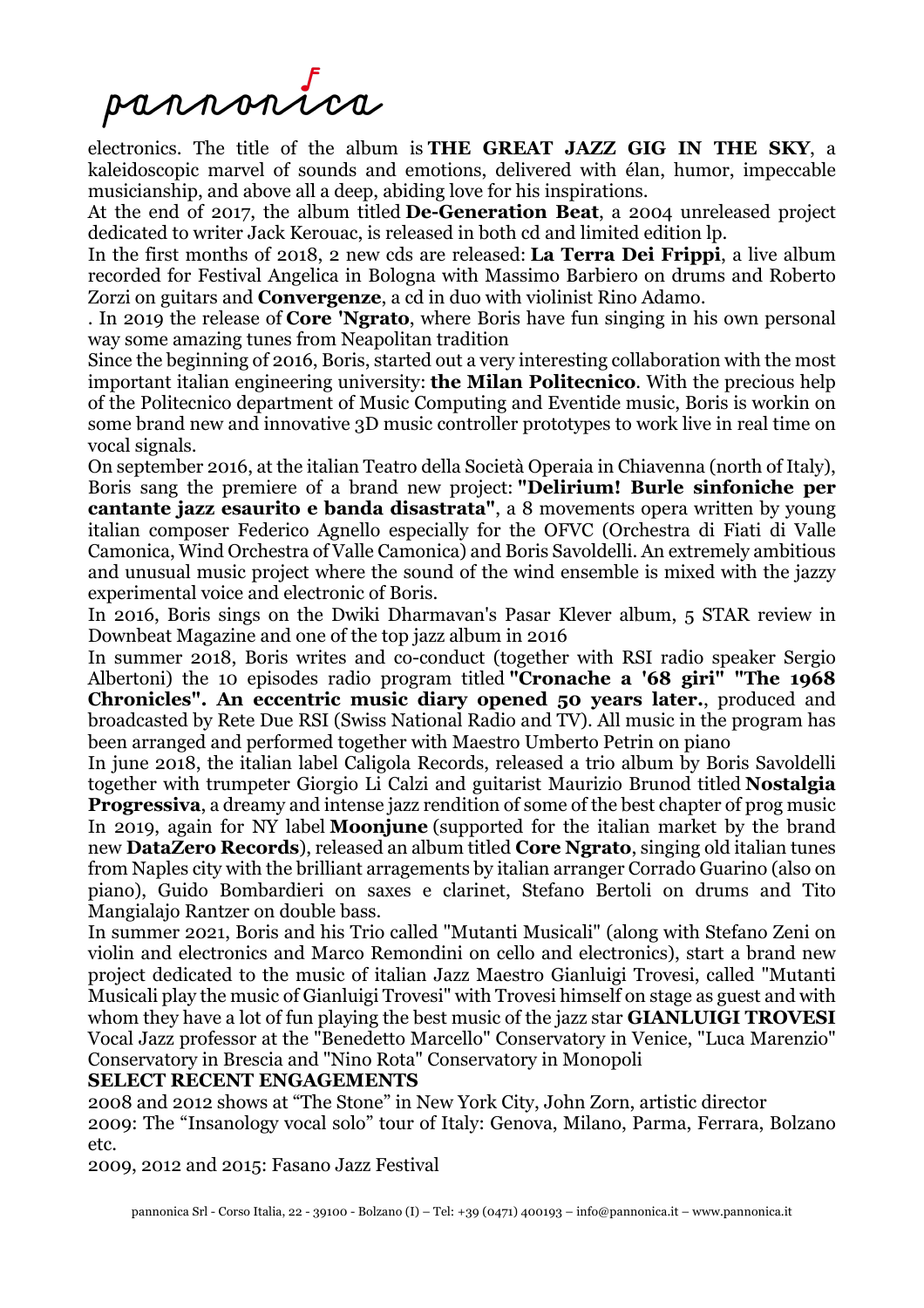

2009, 2010, 2011, 2012, 2013, 2014, 2015, 2016, 2017, 2018, 2019: Russian and Ukraine Vocal Solo tours. More then 250 concerts in more then 105 cities between Russian Federation and Ukraine, for ex: Triumph of Jazz Festival in Moscow; Sochi International Jazz Festival; MuzEnergo Festival, Koktebel Jazz Festival and Jazz Clubs in Moscow, Ufa, Ekaterinburg, Novosibirsk, Kaliningrad Tomsk, Novokuznestk, Dubna and DoDj Festival in Kiev, Enijazz festival in Krasnoyarsk, Rachmaninov Festival in Tambov, GG Jazz Festival in Krasnodar

2010: Chapel Performance Space, Seattle USA

2010: Paolo Fresu's Time in Jazz and Time in Sassari Festivals, broadcast with Boris as a performer and author of the signature tune

2011: Koktebel Jazz Festival, Ukraine

2011: Virada Cultural Festival, Sao Paulo, Brasil

2011: Phonetica Jazz

2011, 2015, 2018: Ambria Jazz

2013: Garda Jazz

2014: Ravenna Jazz

2014: Ravello Festival

2011: The Garage, Greenwich Village, The Shrine, Harlem, Somethin' Jazz, upper east, New York City

2012: Boston with guitarist Garrison Fewell

2012: Clusone Jazz

2012: Mantova Jazz

2012: JakJazz Festival in Jakarta, Indonesia

2014: Hong Kong and China Tour: Hong Kong International Jazz Festival and Beishan International Jazz Festival among others

2014: Jarasum Jazz Festival. Jarasum Island. South Korea

2015: Beishan International World Music Festival as Artist in Residency. Original arrangements of traditional chinese songs written for the festival

2015: Indonesian Tour

2016: Novara Jazz

2017: Ivrea Jazz

2017: Java Jazz Festival, Jakarta, Indonesia

2019: Sarajevo Jazz Festival, Sarajevo, Bosnia

### **SELECT LIVE TV SHOWS**

2013: Rai 3 (italian national television). Program titled "Sostiene Bollani". Duet with italian pianist Stefano Bollani

### **SELECT LIVE RADIO SHOWS**

2014: RSI (Swiss national radio and television). Resident Guest Star on a weekly radio show about Jazz Standard on air in june-july

2011-12: Radio Rai 3 (italian national radio)

2011-12: Radio Rai International (italian national radio)

2012: Rai International (italian national TV)

2011-12: RSI, Radio Televisione Svizzera (Swiss national radio)

2011-12: Radio Rai International (italian national radio)

2011: Radio Popolare (italian national radio)

### **CRITICS' REVIEWS FROM AROUND THE WORLD**

"A technically dazzling, musically engaging show" (**Time Out New York** )

"An attractive voice, interesting ideas, exciting solos" (**Howard Mandel- President, American Jazz Journalist Association** )

## "A quirky delight" (**Michael Upchurch, Seattle Times**)

pannonica Srl - Corso Italia, 22 - 39100 - Bolzano (I) – Tel: +39 (0471) 400193 – info@pannonica.it – www.pannonica.it